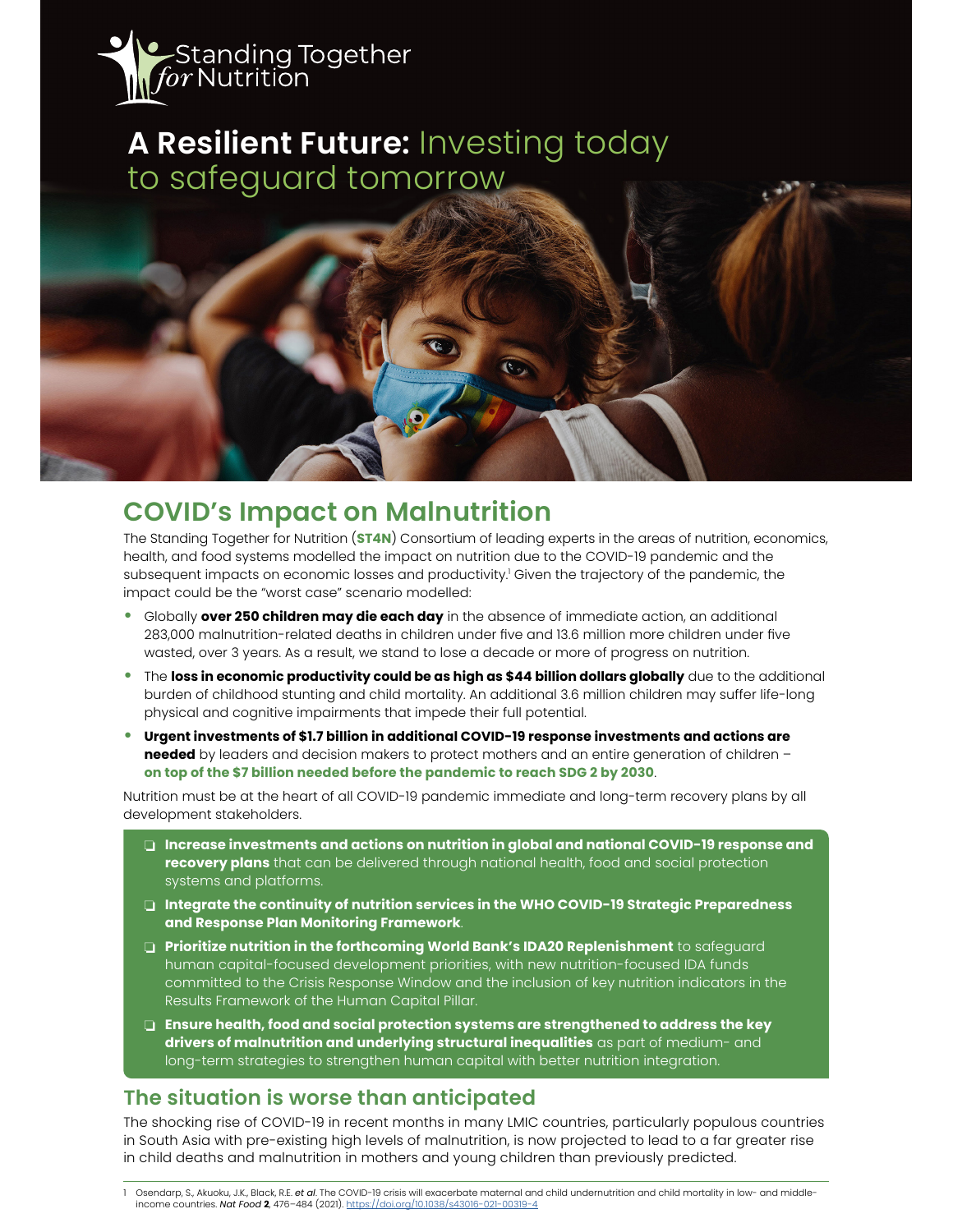The unfathomable impacts of the COVID-19 global crisis have already been particularly severe for the world's most vulnerable poor. Given the trajectory of the pandemic, leading international experts from the **ST4N Consortium** now project that **child malnutrition may reach the most 'pessimistic' estimated levels**. This includes an *additional* **283,000 malnutrition-related deaths in children under fve years over the next 3 years** or **over 250 additional child deaths per day** in the absence of immediate action.1 Moreover, they estimate an additional 13.6 million wasted children with high risks of death, 3.6 million children with life-long physical and cognitive impairments due to stunting, and 4.8 million more women afflicted with anemia.<sup>1</sup>



**ST4N** projections on the long-term productivity losses resulting from the anticipated rise in child **\$\$\$** stunting and mortality are further cause for concern for nations already reeling from the pandemic's **\$\$\$** harsh blow to national health systems and setbacks to domestic budgets.

The additional burden of childhood stunting and child mortality translates to **future productivity losses among working-age adults of close to \$44 billion under the most pessimistic scenario**. 1





Additional cases of anemia during pregnancy would result in **\$177 million in lost productivity** between 2020-2022.<sup>1</sup>

Costs associated with the immediate impact of COVID-19 on children, as outlined by the above projections, are only one part of a much larger, complex picture. Taking into account all the other forms of malnutrition in adults and children that have been exacerbated by the pandemic, **costs from lost productivity will be far higher**.



The true long-term productivity losses are likely to be higher in light of increasing levels of overweight and obesity resulting from COVID-19's disruptions to food, economic and social systems.

### **Dire fnancial landscape for low- and middle-income countries**

Nations are struggling to fund mitigation measures at the same time as needs continue to grow. Domestic fnancing for health in LMICs, including nutrition-specifc fnancing, is projected to fall by 4.2% in 2021 and 2.2% in 2022, not recovering to pre-crisis levels until the end of the decade, absent V-shaped economic recoveries in LMICs.

Unfortunately, **ST4N estimates a 19% reduction in ODA to nutrition-relevant sectors through 2030**  (compared to pre-COVID-19 levels) accompanied by a similar decrease in domestic health budgets.

### **A resilient future: invest today for a stronger tomorrow**

The 2017 Global Nutrition Investment Framework estimated that approximately \$7 billion per annum is needed to reach the World Health Assembly targets for stunting, wasting, maternal anemia, and breastfeeding by 2025.2 **ST4N projects additional needs of \$1.7 billion per annum to mitigate the impacts of COVID-19**. 1

<sup>2</sup> Shekar Meera, Jakub Kakietek, Julia Dayton Eberwein and Dylan Walters. 2017. *An Investment Framework for Nutrition: Reaching the Global Targets for Stunting, Anemia, Breastfeeding, and Wasting*. Directions in Development. Washington, DC: World Bank. doi:10.1596/978-1-4648-1010-7